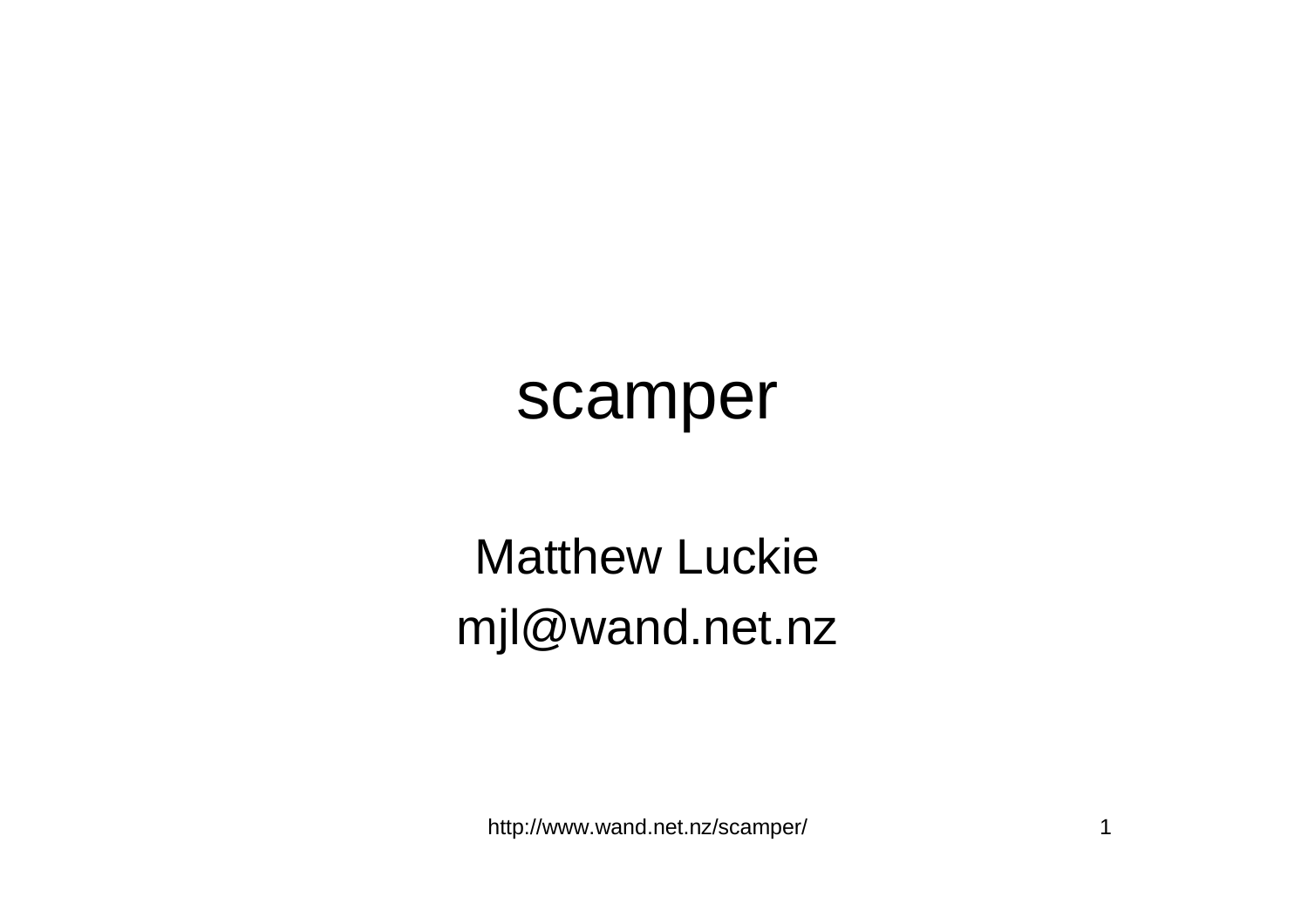# What is scamper?

- Packet prober designed for large-scale active measurement of the Internet
	- –Probes at supplied packets-per-second rate
- Traceroute
	- tcp, udp, icmp, ipv4, ipv6, paris, pmtud, double-tree, load-balancer
- Alias Resolution
	- mercator, ally, radargun
- Ping
- Sting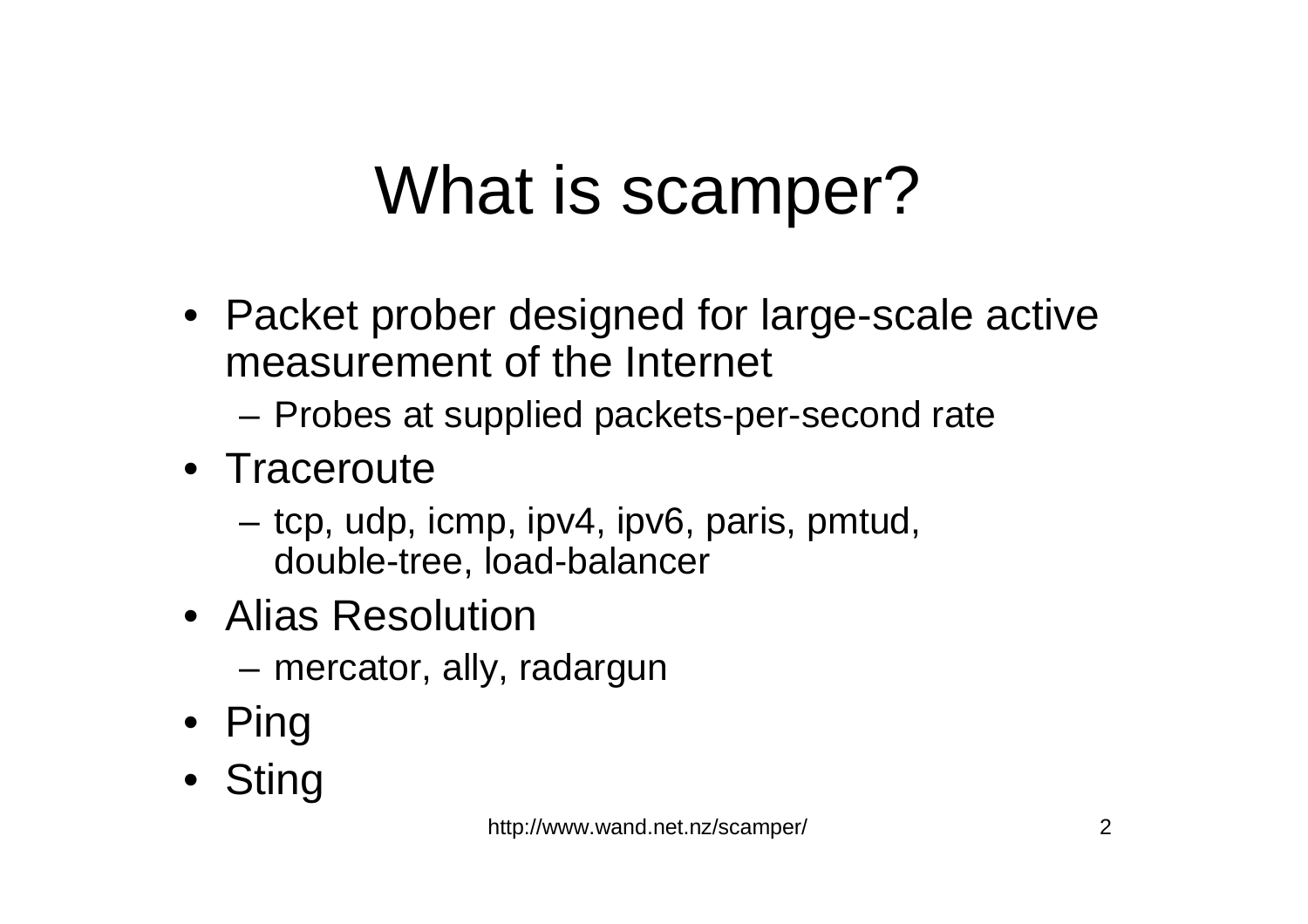# Approach

- Original goal to replace use of /sbin/traceroute
- Flexible
	- Standalone measurement utility
		- does not require ruby interpreter or perl or any libraries.
	- Control socket: dynamically feed scamper work to do on demand
	- CLI: one-shot measurements
- Focus just on implementing a good prober
- Portable
	- \*BSD, Linux, MacOS X, Solaris, **Windows**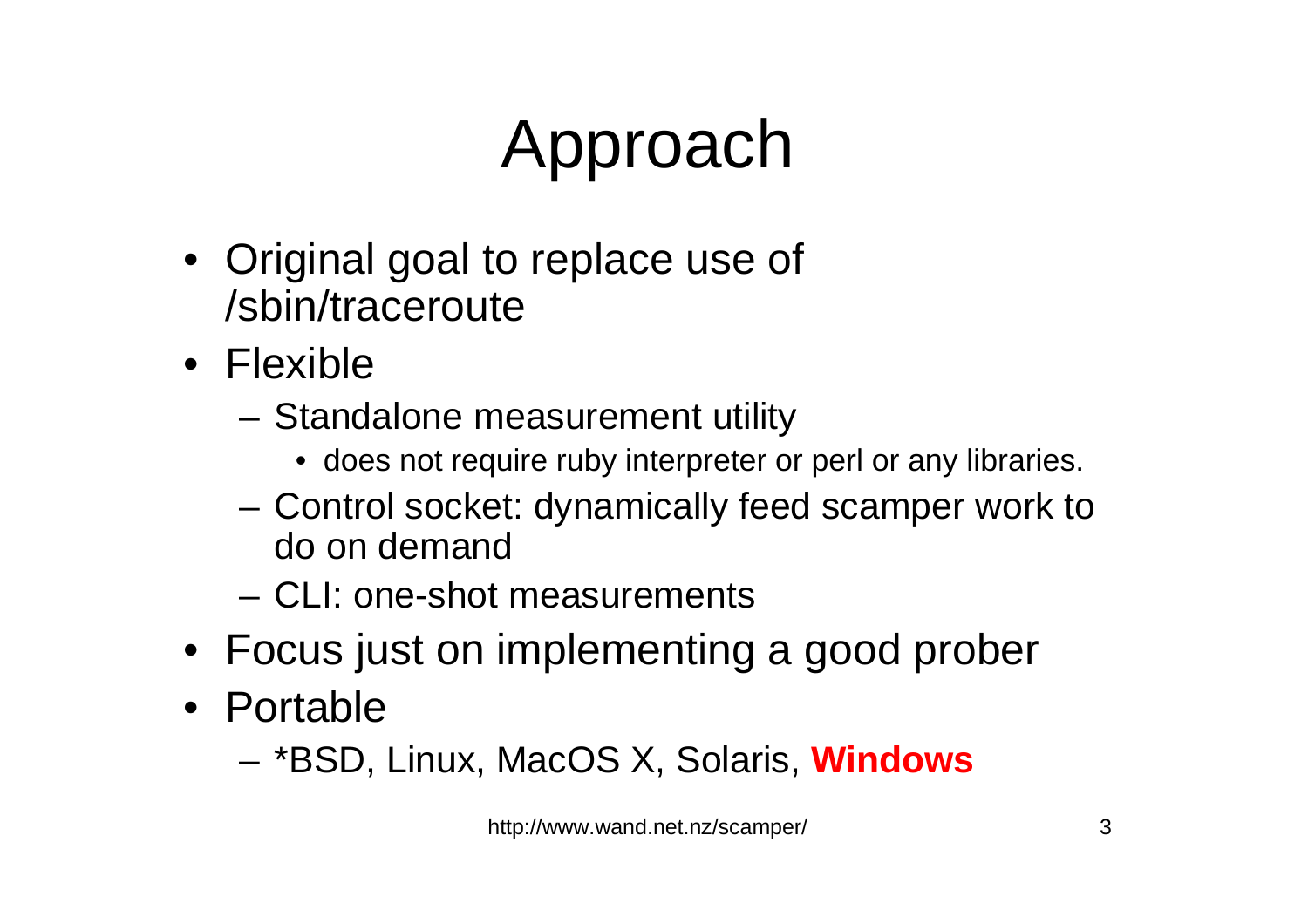## scamper control socket

**trace -P icmp-paris -q 1 130.217.250.39**

**OK**

**MORE**

**DATA 544**

 **M\$@4`!@```8#\_\_\_\/`#\$````!`````0````P````+2=:1IP`,U.(!```!``0` M+)&4@IL!``4!``X%`0``#@````S\_CP(`%@````\$!0!\$````!\*0L``"P`."H9 M``#\_CP(`%@````("\_A\$```#SA@L``"P`.\*54``#\_CP(`%@````,#\_A\$```#" MM`L``"P`.+\I``#\_CP(`%@````0\$\_1\$```#`#0L``"P`.!FI``#\_SP(`%P`` M``4%?!\$```#16@L``"P`.```````\_X\"`!8````%!GP1````PHP+```L`#@` M````\_X\"`!8````&!WL1````S;@+```L`#@`````\_X\"`!8````'"7H1```` MQ,L+```L`#@`````\_X\"`!8````("GD1````U>0+```L`#@`````\_X\"`!8` M```)"\_@1````S\_P+```L`#BG],``\_X\"`!8````\*#/<1````UT\+```L`#C^@OL``\_X\"`!8````+#O41````\`0+```L`#B;Y,```````**

Data comes back in uuencoded binary warts format.

i.e. records a lot of response detailClient can send commands whenever scamper says "MORE".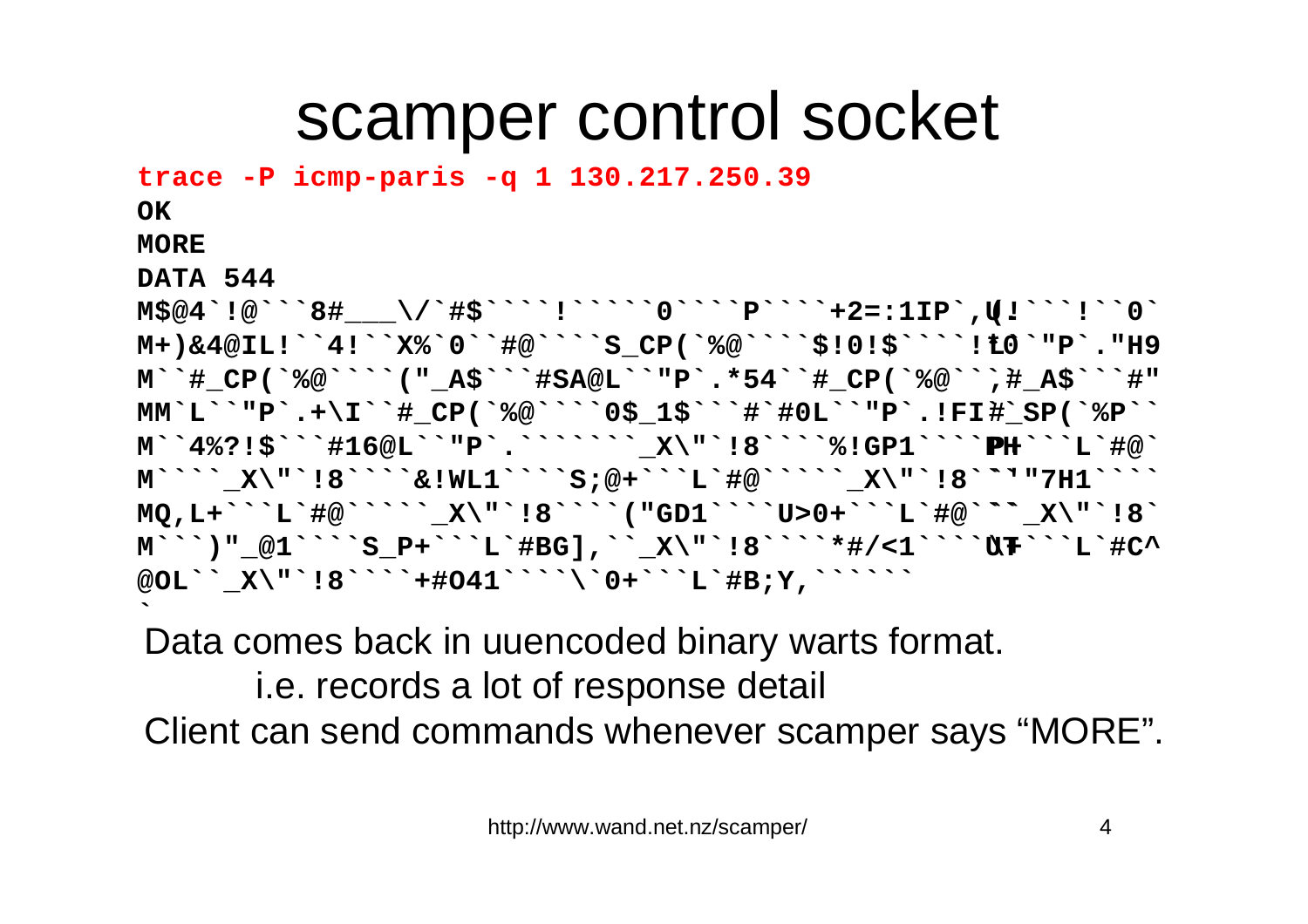## scamper command line

- scamper –c 'trace –P icmp-paris' <filename>
- scamper –c 'trace –P icmp-paris' –i  $\langle$ ip1> $\langle$ ip2> ... $\langle$ ipN>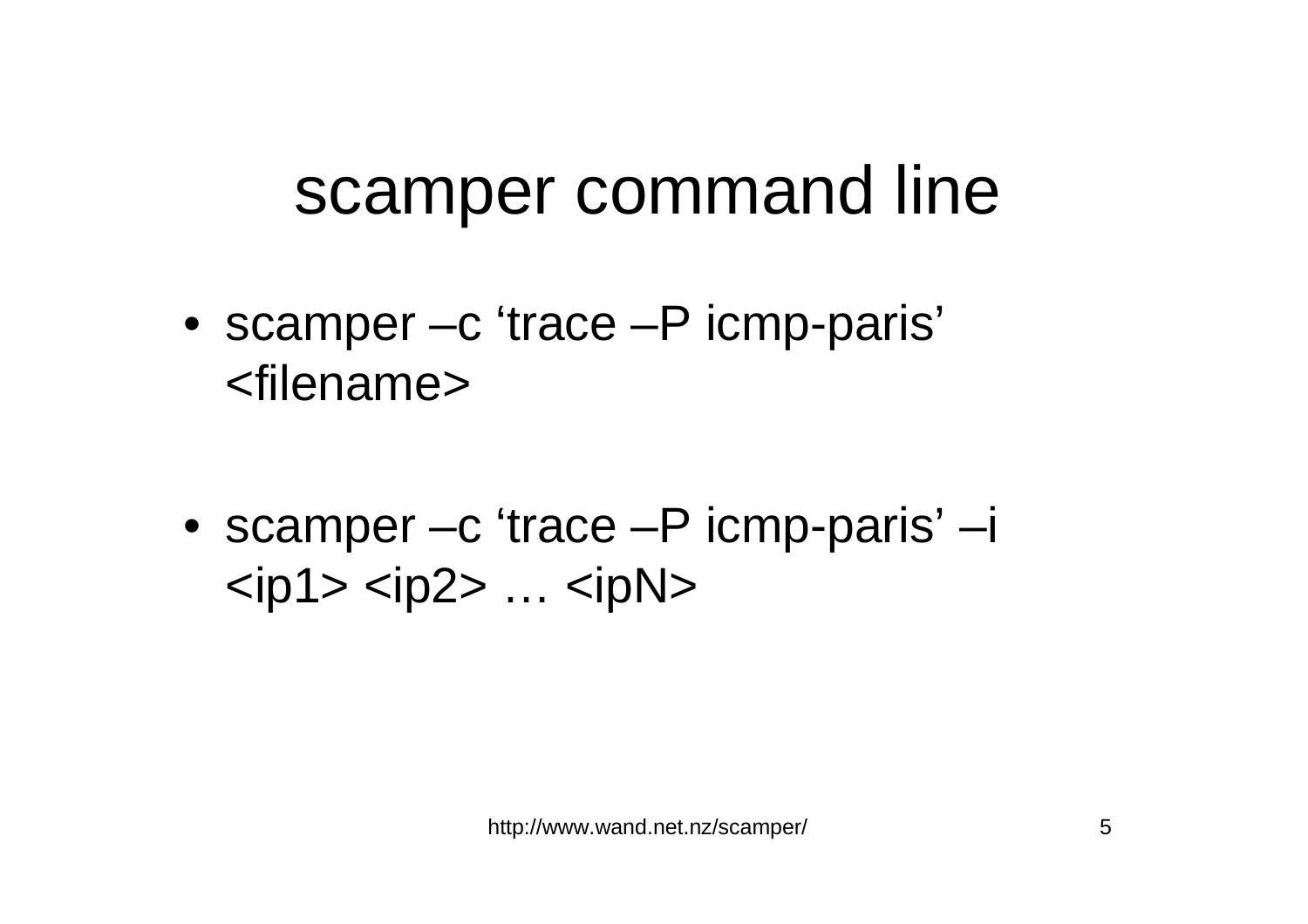# Approach

- Good science
	- – Uses best timestamps available
		- Datalink timestamps (BPF)
		- Socket timestamps
	- – Binary file format records details of responses and meta-data of measurement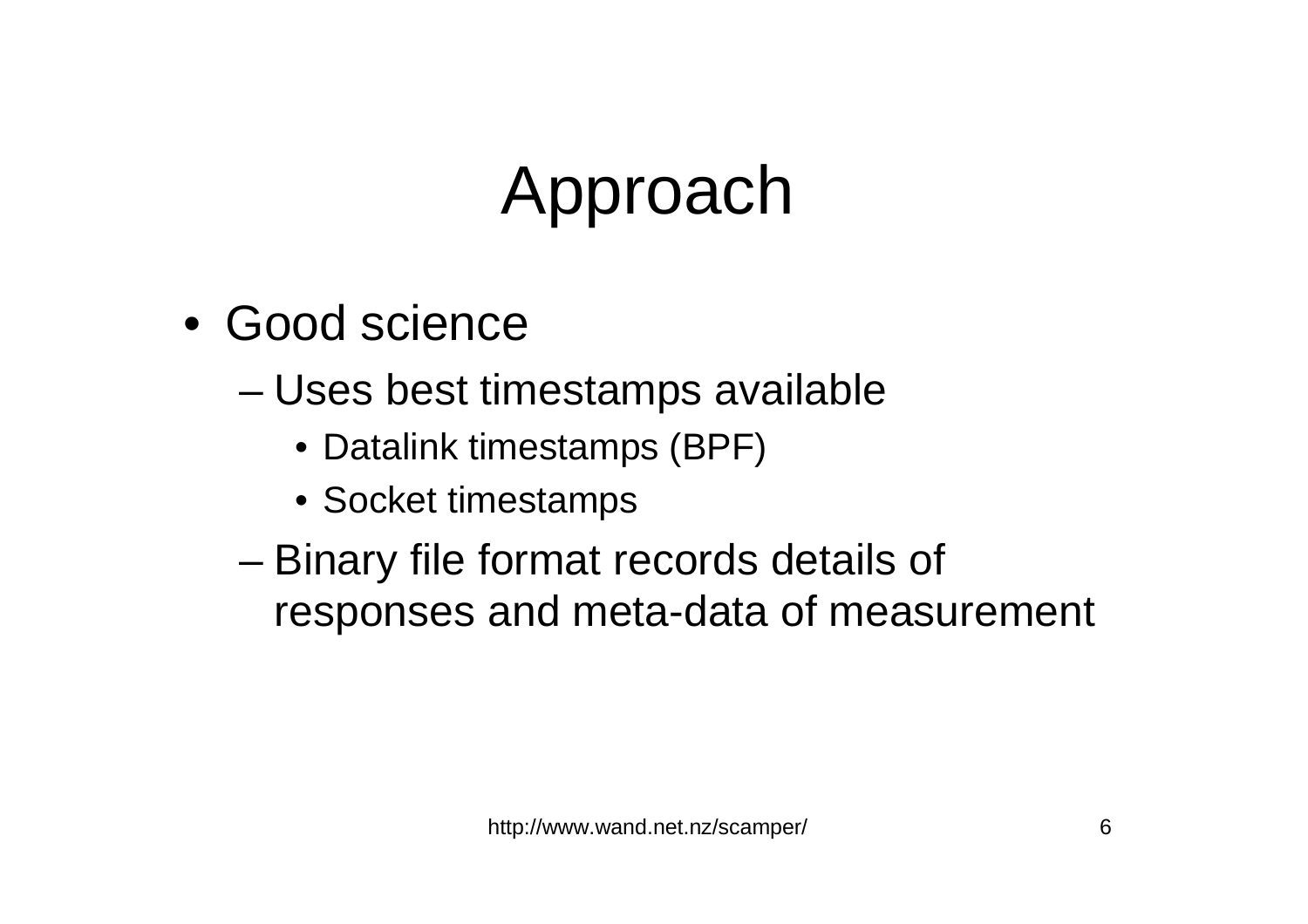## Example Use Cases

- CAIDA IPv6 AS core poster (Brad)
- Dual-stack path analysis (Kenjiro Cho)
- IMC papers:
	- – 2005: Inferring and Debugging Path MTU Discovery Failures
	- 2008: Traceroute Probe Method and Forward IP Path Inference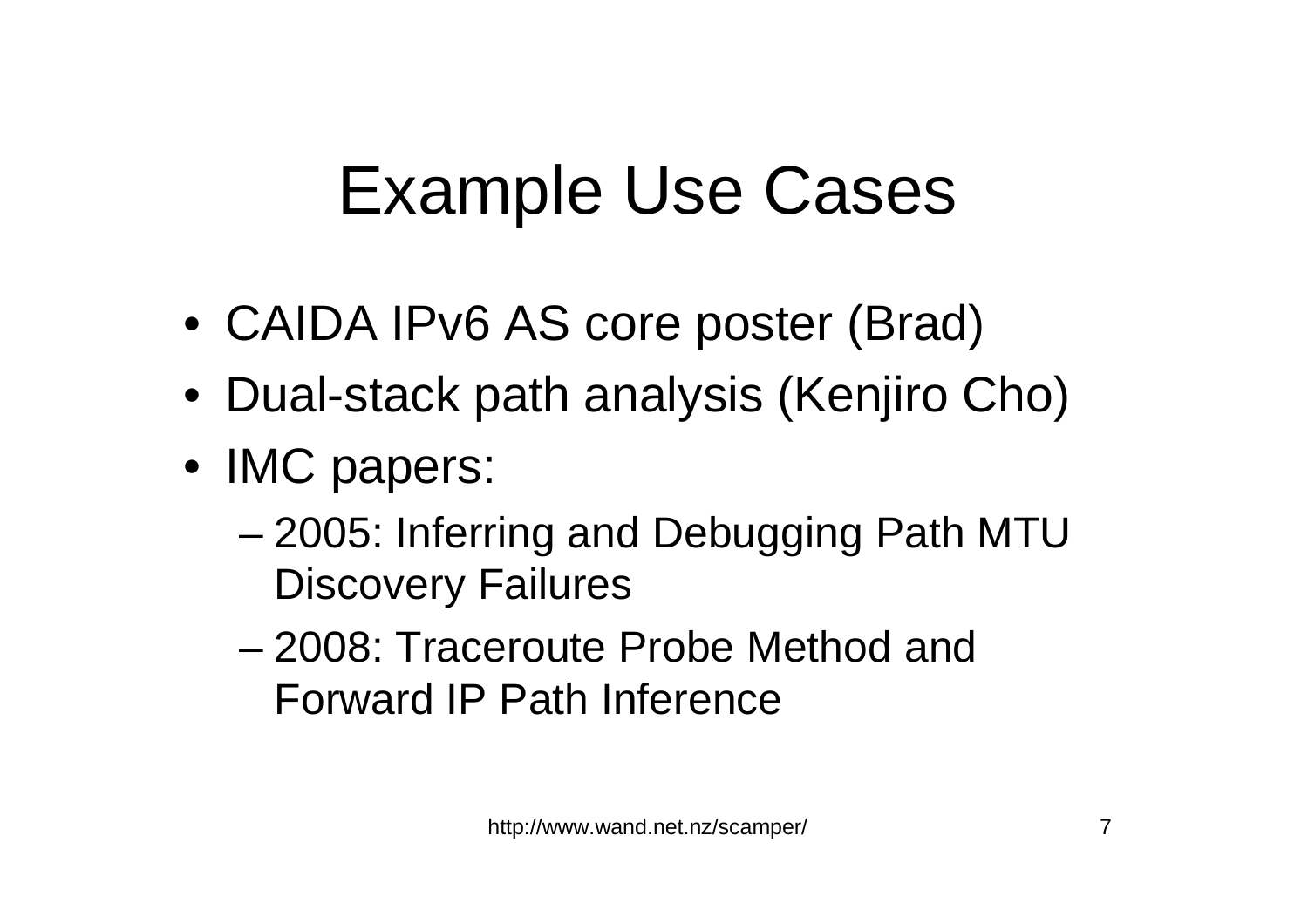## Why implement your measurement techniques in scamper?

- Portability taken care of, e.g.
	- Datalink for putting crafted frames onto a link
	- Route socket for finding appropriate interface
	- Byte ordering requirements for raw sockets, etc.
	- Every operating system does things slightly differently
- Event driven; don't have to use threads to get parallelism
- Lends itself to integration with Ark